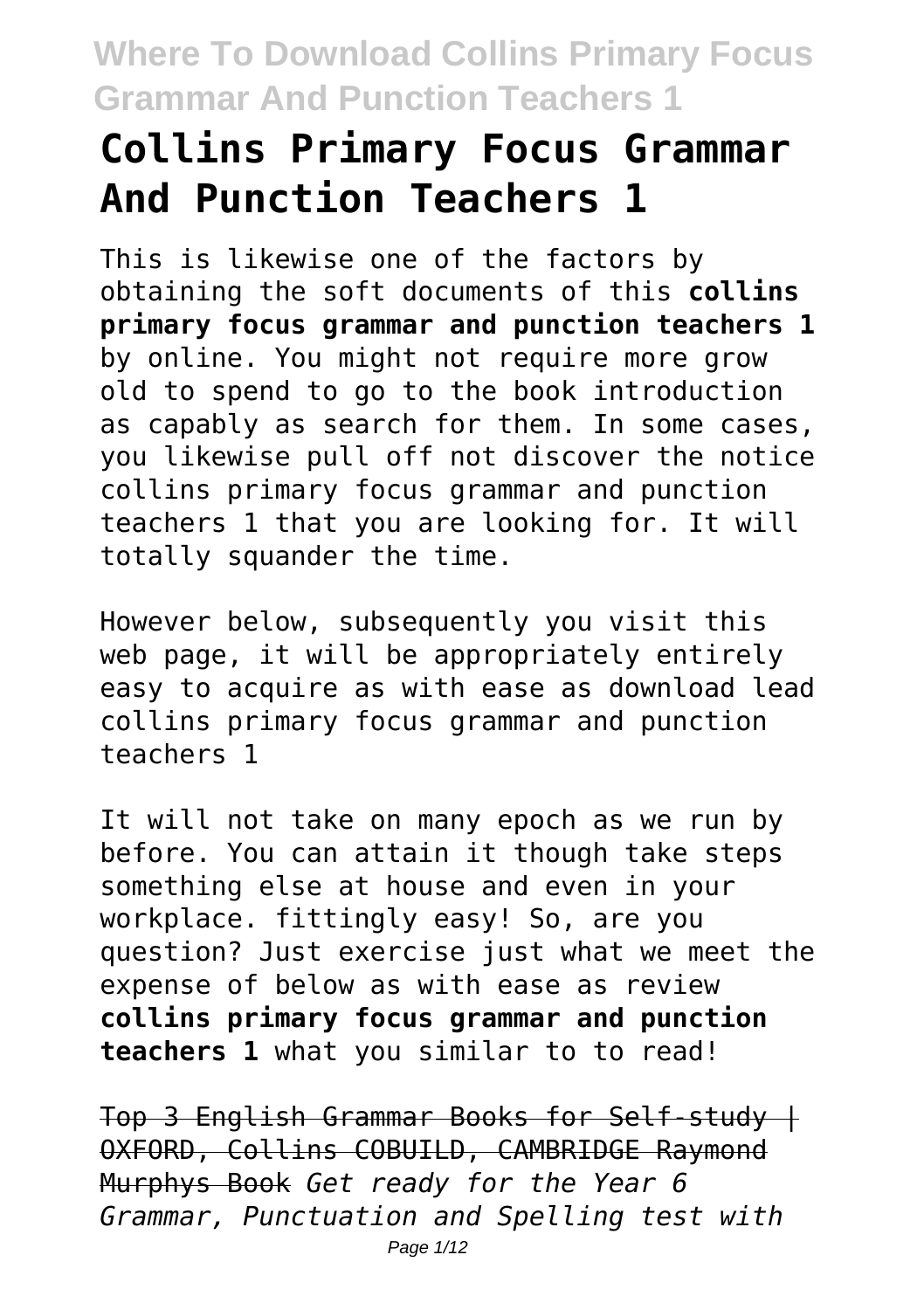*Collins Primary Focus* The Shark | Reading Comprehension | Explained Questions The Horses of the Sun | Reading Comprehension | English Professor Brian Tomlinson. Materials Development in TESOL: Trends and Issues. Reading Comprehension | A Nasty Smile | English 7 Things NOT to Do When Speaking English English Grammar Course For Beginners: Basic English Grammar Subject Verb Agreement | English Lesson | Common Grammar Mistakes **Homeschool Curriculum 2017/2018**

How to use the Collins Online Grammar Patterns Resources<del>Grammar and punctuation and</del> spelling *IELTS Speaking Band 8.5 Vietnamese - Full with Subtitles* IELTS Speaking Interview - Practice for a Score 7 *6 Books for Improving Your English: Advanced English Lesson* **How To Master English Grammar In 7 Days Books I Recommend to Improve your English Grammar| Accurate English** complete ielts 4 5.5 workbook unit 2 IELTS Listening practice Multiple choice questions || 1 How to IMPROVE your ENGLISH GRAMMAR Quickly and Easily English Conversation Practice Easy To Speak English Fluently - Daily English Conversation 8 Favourite English Adjectives | Improve Your Vocabulary | Describing Places \u0026 Things Top English (ESL) Grammar Books For Learners \u0026 Teachers

Introducing Oxford Grammar, second edition | Webinar 22 July, 2020

FUNNY AND USEFUL SCHOOL HACKS AND TRICKS! Back to School DIY Ideas by 123 GO! SCHOOL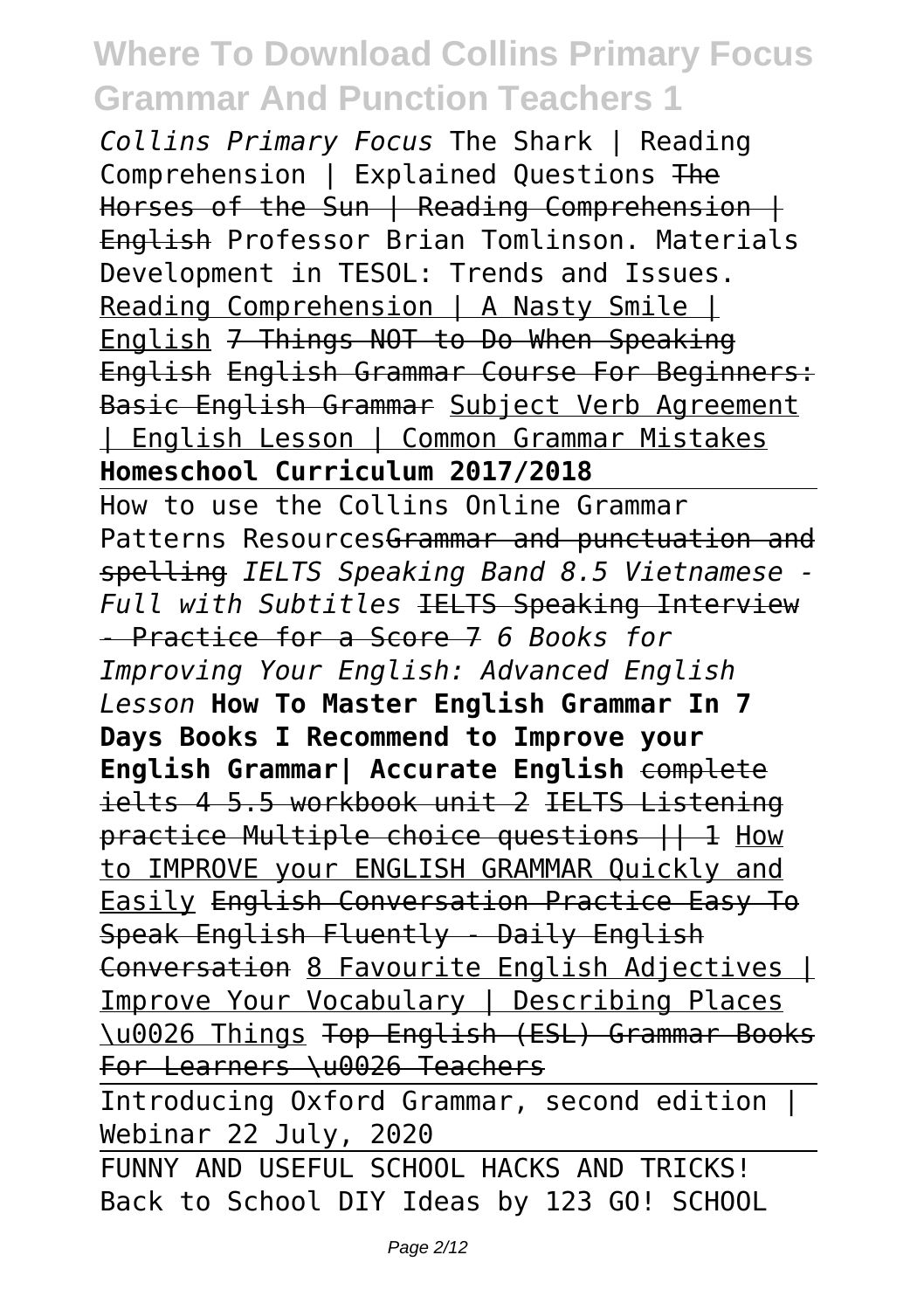**Reading Comprehension | Barack Obama: A Biography | English** English Word Explorer englishwordexplorer.com *Comprehension Workbook 1* ¿POR QUÉ TENEMOS ACENTOS? Best Books For IELTS Preparation **Collins Primary Focus Grammar And** Collins Primary Focus: Grammar and Punctuation Pupil Book 1 is aimed at ages 7+. Presented in a clear and colourful format, each grammar concept is supported by visual cues.

### **Grammar and Punctuation: Pupil Book 1 (Collins Primary ...**

Collins Primary Focus: Grammar and Punctuation Introductory Pupil Book is aimed at ages 6+. Presented in a child-friendly design, each grammar concept is supported by visual cues. Follow-up activities allow children to develop grammar and punctuation skills at different levels. Progress units provide opportunities for assessment and consolidation.

### **Collins Primary Focus Ser.: Grammar and Punctuation ...**

Collins Primary Focus: Grammar and Punctuation Pupil Book 2 is aimed at ages 8+. Presented in a clear and colourful format, each grammar concept is supported by visual cues. Follow-up activities allow children to develop grammar and punctuation skills at different levels.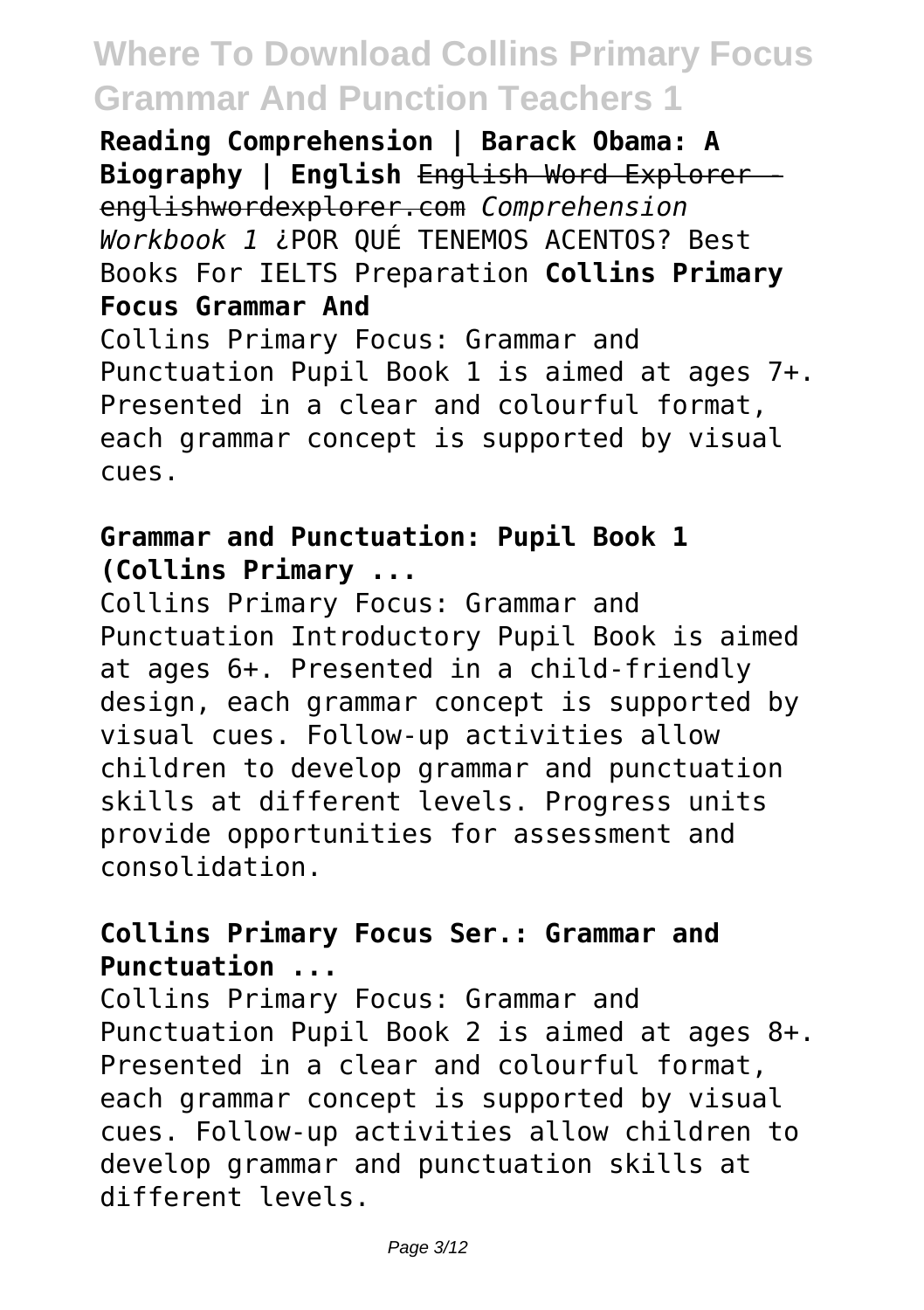**Collins Primary Focus - Collins Primary Focus – Grammar ...**

Collins Primary Focus: Grammar and Punctuation Pupil Book 3 is aimed at ages 9+. Presented in a clear and colourful format, each grammar concept is supported by visual cues. Follow-up activities allow children to develop grammar and punctuation skills at different levels. Progress units provide opportunities for assessment and consolidation.

#### **Collins Primary Focus Ser.: Grammar and Punctuation by ...**

Collins Primary Focus: Grammar and Punctuation Pupil Book 2 is aimed at ages 8+. Presented in a clear and colourful format, each grammar concept is supported by visual cues.

### **Collins Primary Focus Ser.: Grammar and Punctuation by ...**

Primary focus definition: The focus of something is the main topic or main thing that it is concerned with. | Meaning, pronunciation, translations and examples

### **Primary focus definition and meaning | Collins English ...**

Collins Primary Focus: Grammar and Punctuation Pupil Book 4 is aimed at ages 10+. Presented in a clear and colourful format, each grammar concept is supported by visual cues.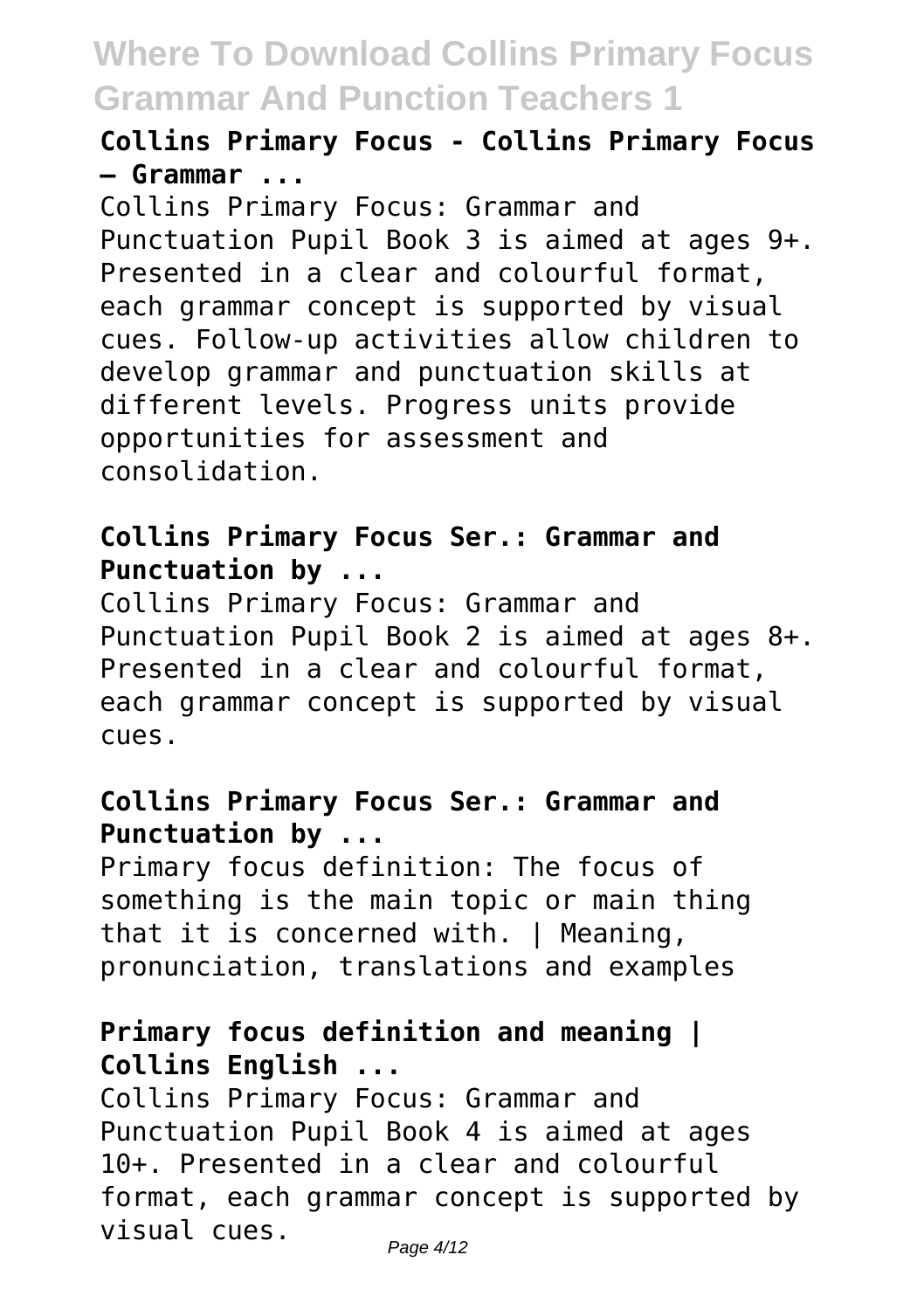#### **Collins Primary Focus - Grammar and Punctuation : Pupil Book 4**

Collins Primary Focus: Grammar and Punctuation Teacher's Guide 3 contains teaching notes for every unit: learning objectives, matched to APP, definitions, background information, shared, guided and independent writing activities, group and pair work ideas, speaking and listening activities, support and extension worksheets. • Introduces the teaching of grammar and punctuation skills in the context of broader literacy lessons.

### **Collins Primary Focus - Collins Primary Focus – Grammar ...**

Collins Primary Focus: Grammar and Punctuation Pupil Book 1 is aimed at ages 7+. Presented in a clear and colourful format, each grammar concept is supported by visual cues.

### **Collins Primary Focus – Grammar and Punctuation: Pupil ...**

Collins Primary Focus - Grammar and Punctuation : Pupil Book 3. Format: Paperback. Publication Date: 01-03-2011. ISBN: 978-0-00-741073-6. RRP Regular price £9.99 ...

**Primary | English | Collins Primary Focus** Collins Primary Focus: Grammar and Punctuation Pupil Book 2 is aimed at ages 8+.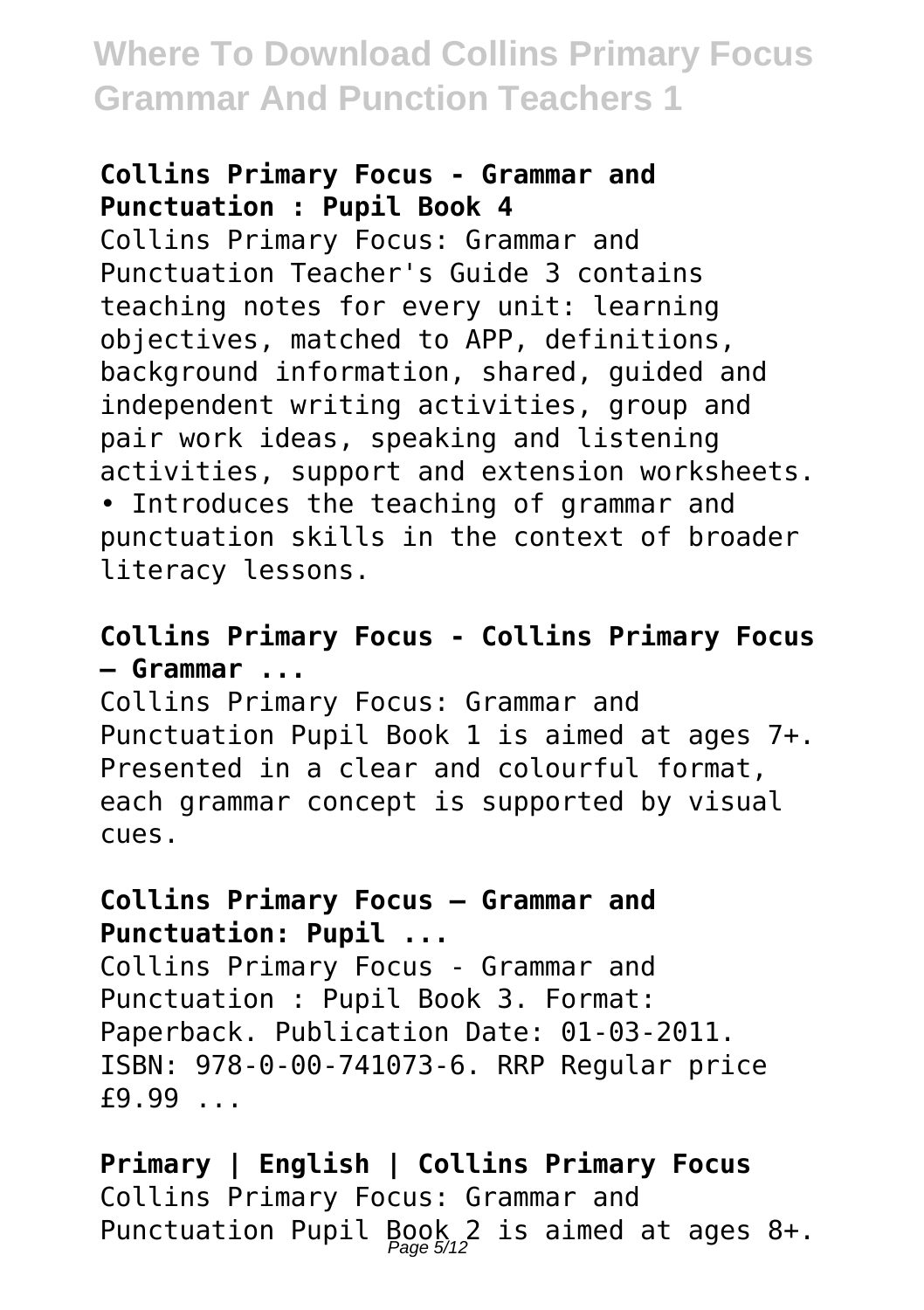Presented in a clear and colourful format, each grammar concept is supported by visual cues.

### **Collins Primary Focus – Grammar and Punctuation: Pupil ...**

Collins Primary Focus: Grammar And Punctuation: Pupil Book 1 Online Read Progress units provide opportunities for assessment and consolidation. Join Us for English has been thoroughly restructured for optimum clarity and ease of use, and includes new artwork, topics, cartoon stories and songs. Presented in a child-frien Carol Vorderman.

### **|FREE| Collins Primary Focus: Grammar And Punctuation ...**

Collins Primary Focus: Grammar and Punctuation Pupil Book 1 is aimed at ages 7+. Presented in a clear and colourful format, each grammar concept is supported by visual cues.

### **9780007410712 - Grammar and Punctuation: Pupil Book 1 ...**

Collins Primary Focus: Grammar and Punctuation Pupil Book 3 is aimed at ages 9+. Presented in a clear and colourful format, each grammar concept is supported by visual cues. Follow-up activities allow children to develop grammar and punctuation skills at different levels. Progress units provide opportunities for assessment and Page 6/12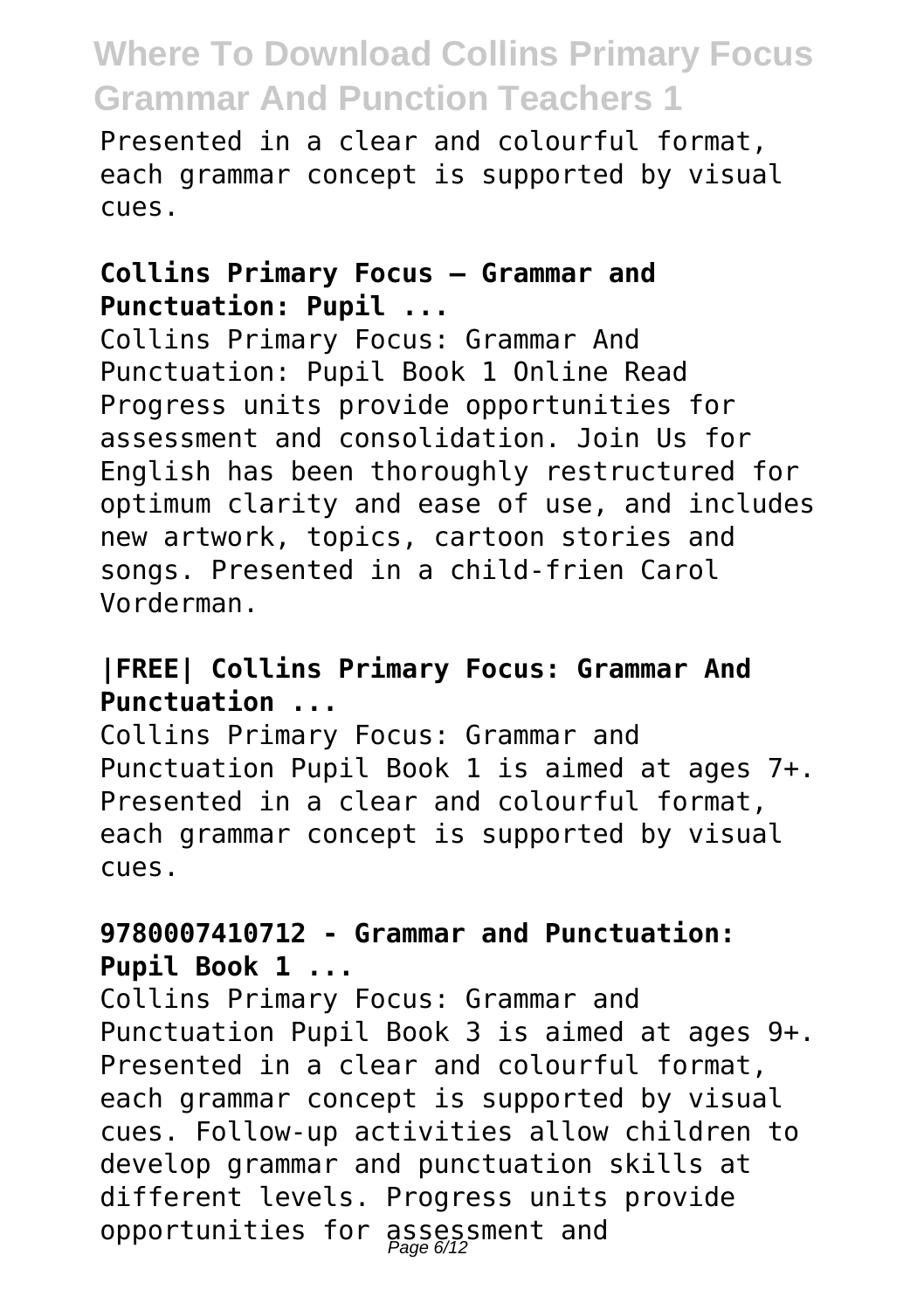consolidation.

### **Grammar and Punctuation: Pupil Book 3 (Collins Primary ...**

Collins Primary Focus: Grammar and Punctuation Pupil Book 2 is aimed at ages 8+. Presented in a clear and colourful format, each grammar concept is supported by visual cues.

### **Grammar and Punctuation: Pupil Book 2 (Collins Primary ...**

Collins Primary Focus: Grammar and Punctuation Introductory Pupil Book is aimed at ages 6+. Presented in a child-friendly design, each grammar concept is supported by visual cues. Follow-up activities allow children to develop grammar and punctuation skills at different levels. Progress units provide opportunities for assessment and consolidation.

### **Grammar and Punctuation: Introductory Pupil Book (Collins ...**

Grammar and Punctuation : Pupil Book 4, Paperback by Fidge, Louis, ISBN 0007410743, ISBN-13 9780007410743, Brand New, Free shipping in the US Collins Primary Focus: Grammar and Punctuation Pupil Book 4 is aimed at ages 10+. Presented in a clear and colourful format, each grammar concept is supported by visual cues.

# Collins Primary Focus Ser.: Grammar and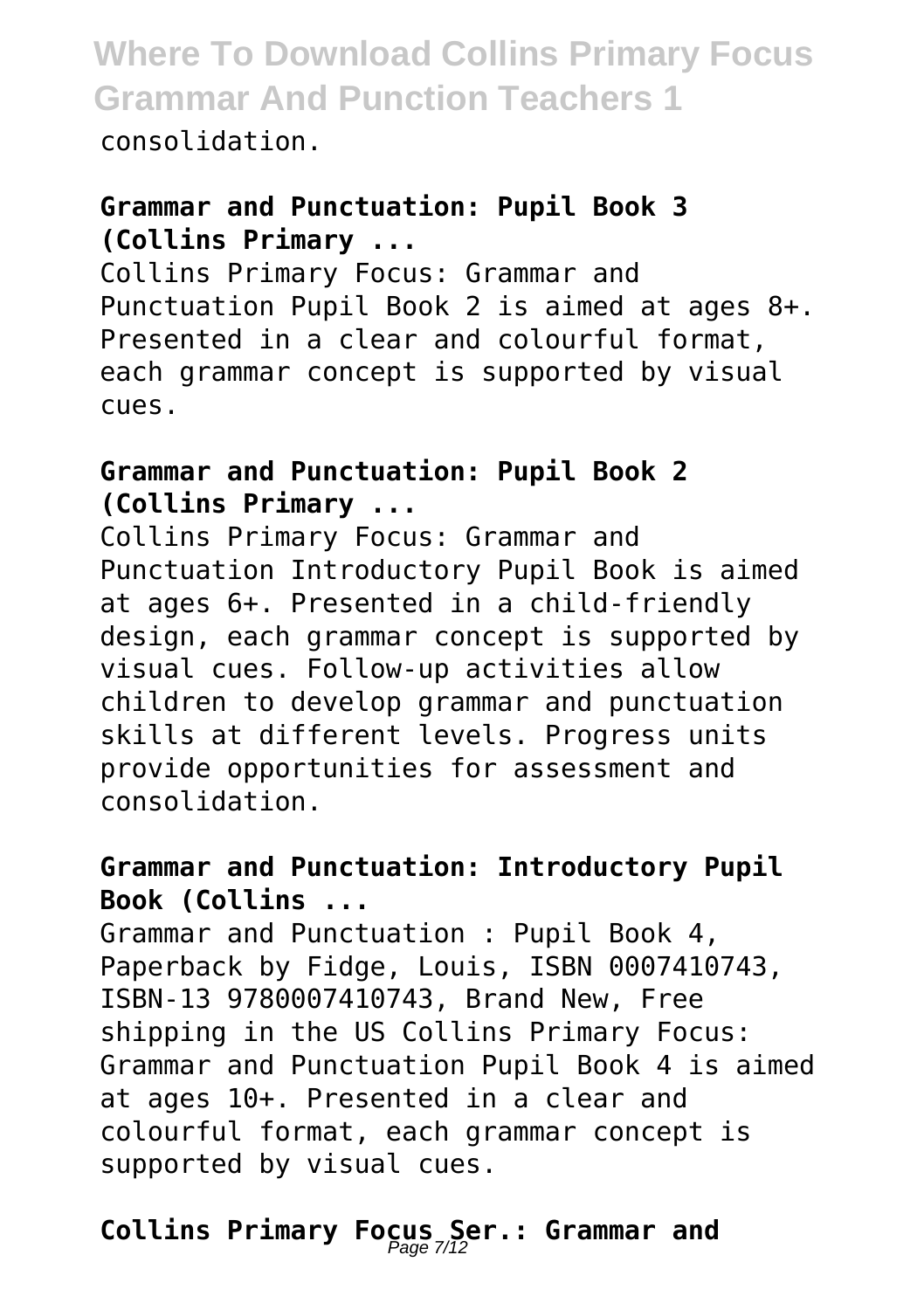#### **Punctuation by ...**

Collins Primary Focus: Grammar and Punctuation Pupil Book 1 is aimed at ages 7+. Presented in a clear and colourful format, each grammar concept is supported by visual cues.

### **Collins Primary Focus Ser.: Grammar and Punctuation by ...**

Collins Primary Focus: Grammar and Punctuation Pupil Book 4 is aimed at ages 10+. Presented in a clear and colourful format, each grammar concept is supported by visual cues. Follow-up activities allow children to develop grammar and punctuation skills at different levels.

Collins Primary Focus: Grammar and Punctuation Pupil Book 1 is aimed at ages 7+. Presented in a clear and colourful format, each grammar concept is supported by visual cues. Follow-up activities allow children to develop grammar and punctuation skills at different levels. Progress units provide opportunities for assessment and consolidation. \* Concepts reappear in each level to build confidence, reinforce learning and add complexity \* Demonstrates clear links between grammar and punctuation \* Supports all ability levels with a progression through solid practice of the core concept to using grammar and punctuation in the context of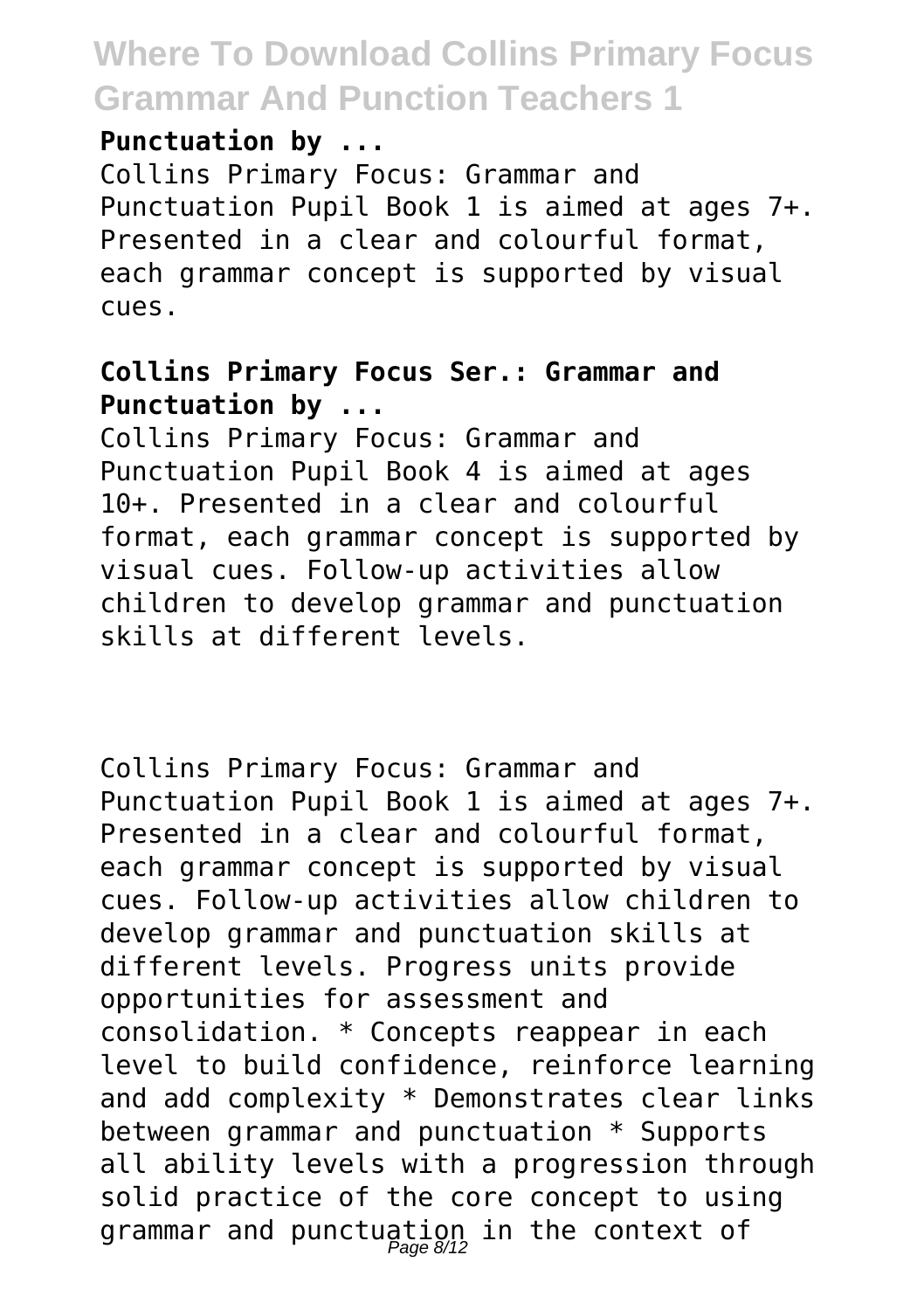more extended writing \* Engages all children with an updated design and a range of exciting, new artwork

Collins Primary Focus: Grammar and Punctuation Pupil Book 4 is aimed at ages 10+. Presented in a clear and colourful format, each grammar concept is supported by visual cues. Follow-up activities allow children to develop grammar and punctuation skills at different levels. Progress units provide opportunities for assessment and consolidation. \* Concepts reappear in each level to build confidence, reinforce learning and add complexity \* Demonstrates clear links between grammar and punctuation \* Supports all ability levels with a progression through solid practice of the core concept to using grammar and punctuation in the context of more extended writing \* Engages all children with an updated design and a range of exciting, new artwork

Collins Primary Focus: Grammar and Punctuation Pupil Book 3 is aimed at ages 9+. Presented in a clear and colourful format, each grammar concept is supported by visual cues. Follow-up activities allow children to develop grammar and punctuation skills at different levels. Progress units provide opportunities for assessment and consolidation. • Concepts reappear in each level to build confidence, reinforce learning and add complexity • Demonstrates clear links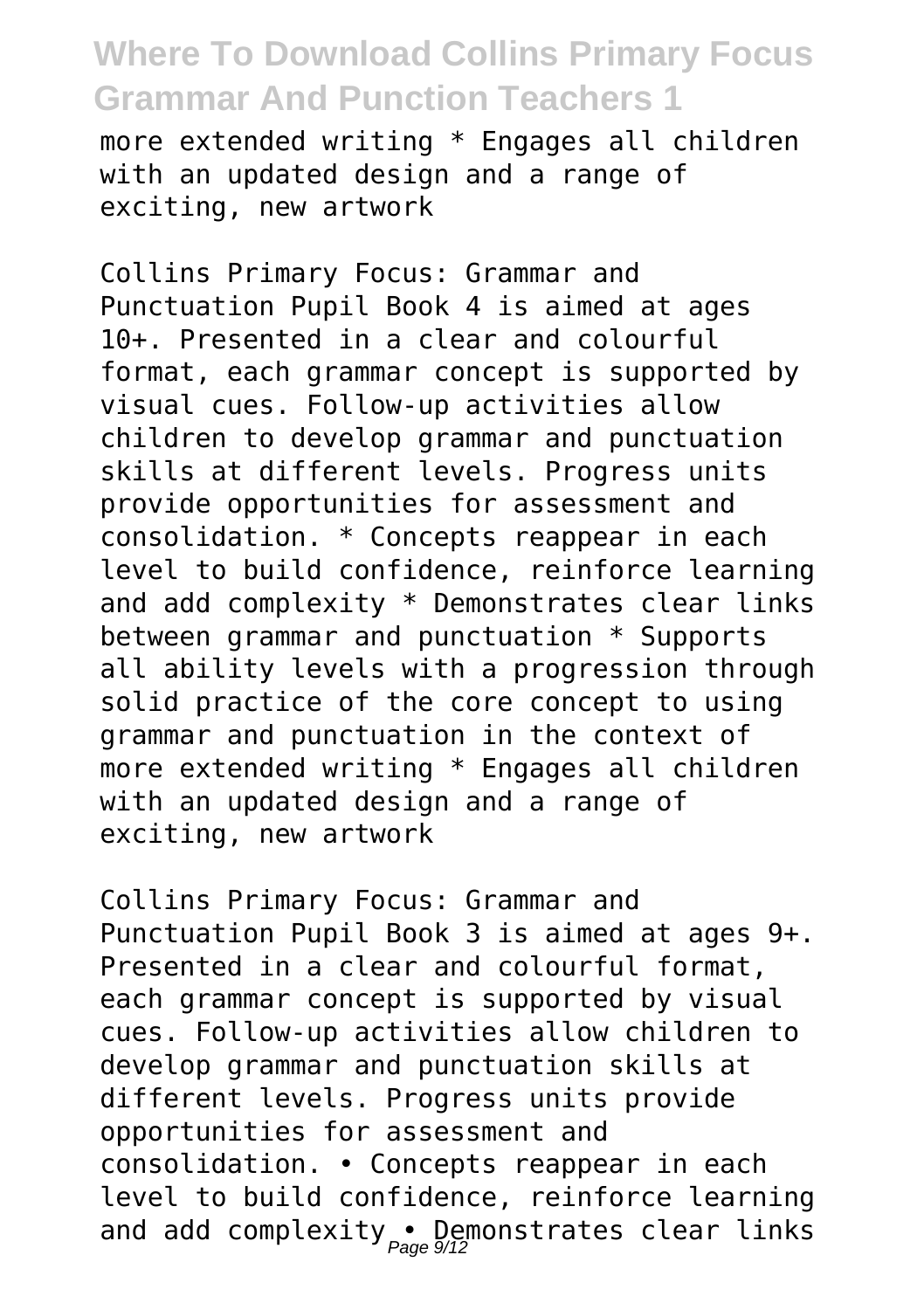between grammar and punctuation • Supports all ability levels with a progression through solid practice of the core concept to using grammar and punctuation in the context of more extended writing • Engages all children with an updated design and a range of exciting, new artwork

A guide to grammar and punctuation, covering everything from verbs, nouns, adverbs, pronouns and much, much more.

Collins Primary Focus: Grammar and Punctuation Introductory Pupil Book is aimed at ages 6+. Presented in a child-friendly design, each grammar concept is supported by visual cues. Follow-up activities allow children to develop grammar and punctuation skills at different levels. Progress units provide opportunities for assessment and consolidation. \* Concepts reappear in each level to build confidence, reinforce learning and add complexity \* Demonstrates clear links between grammar and punctuation \* Supports all ability levels with a progression through solid practice of the core concept to using grammar and punctuation in the context of more extended writing \* Engages all children with an updated design and a range of exciting, new artwork

Collins Primary Focus: Comprehension Pupil Book 1 is aimed at ages 7+. Using a variety of well-known authors, the book is designed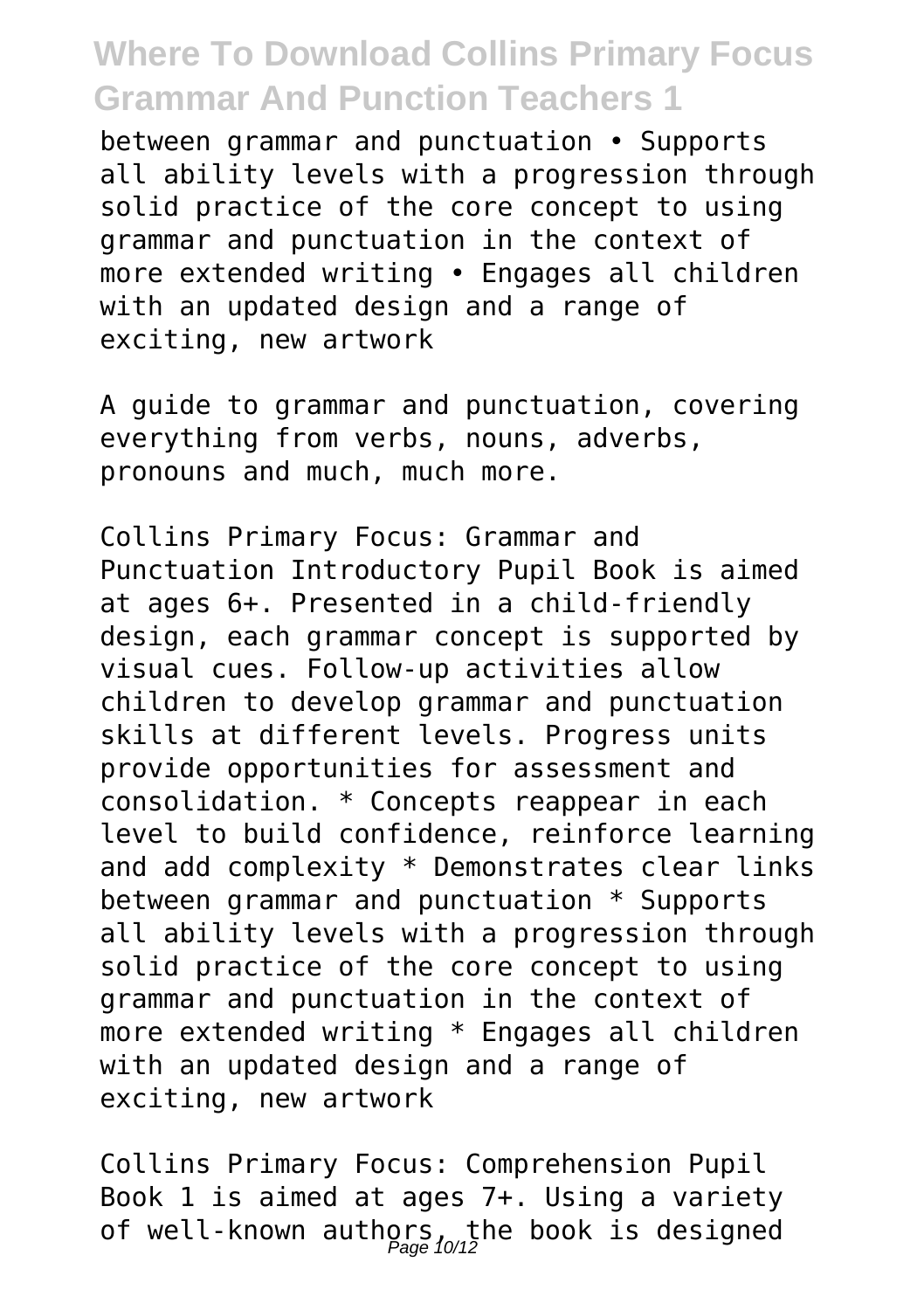to encourage children to read and understand every essential fiction and non-fiction text type. Follow-up activities progress from literal questions to higher order thinking skills. \* Features significant authors from a range of eras including contemporary household names that children love to read \* Includes every genre required by current literacy frameworks \* Supports all ability levels with a progression through literal, deductive, evaluative and inferential questions \* Engages all children with an updated design and new artwork to complement different texts

Collins Primary Focus: Comprehension Pupil Book 2 is aimed at ages 8+. Using a variety of well-known authors, the book is designed to encourage children to read and understand every essential fiction and non-fiction text type. Follow-up activities progress from literal questions to higher order thinking skills. • Features significant authors from a range of eras including contemporary household names that children love to read • Includes every genre required by current literacy frameworks • Supports all ability levels with a progression through literal, deductive, evaluative and inferential questions • Engages all children with an updated design and new artwork to complement different texts

Collins Primary Literacy Pupil Book 6